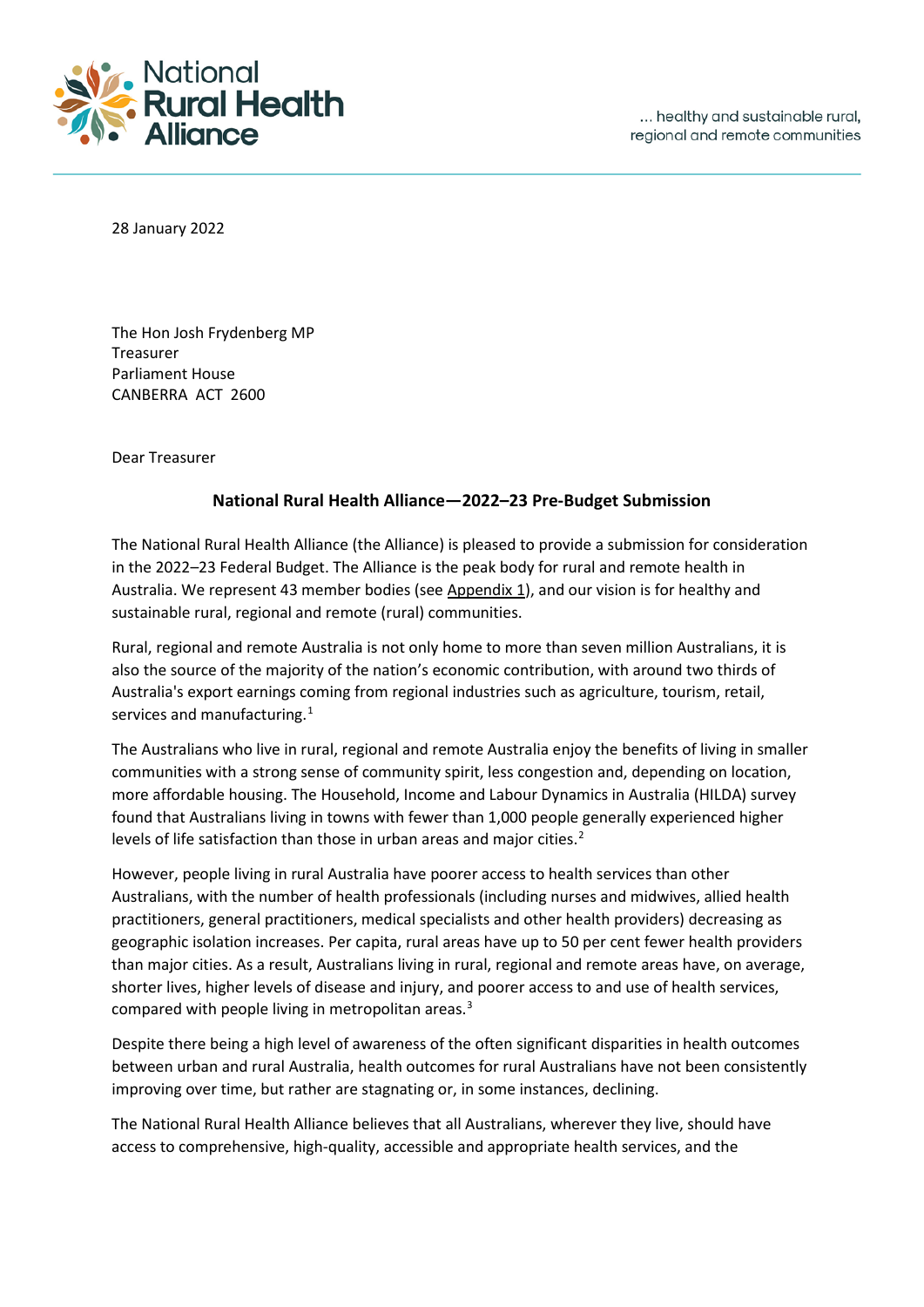opportunity for equitable health outcomes. The Alliance does not consider that poor health or premature death should be an accepted outcome of living in rural, regional and remote Australia.

The Alliance has two 2022-23 Pre-Budget proposals which support strategies and initiatives to expand access to healthcare and improve the health outcomes for rural Australian communities:

- Rural Area Community Controlled Health Organisations (RACCHOs)
- a new National Rural Health Strategy and Implementation Plan.

Further information on these proposals and detailed costings are provided below.

Yours sincerely

GM Here

**Dr Gabrielle O'Kane** Chief Executive Officer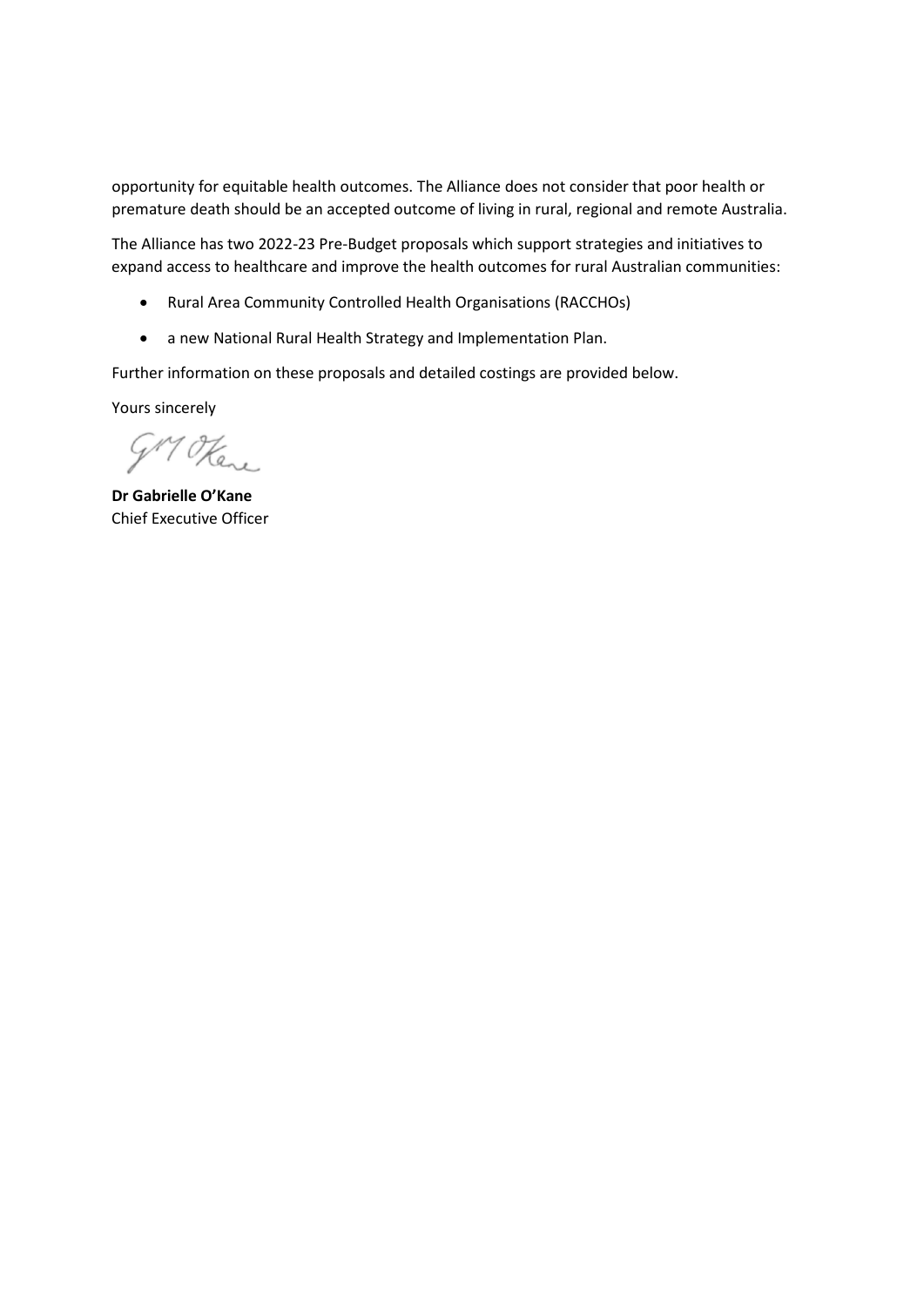# NATIONAL RURAL HEALTH ALLIANCE PRIORITIES FOR BUDGET 2022-23

# **Proposal 1 – Rural Area Community Controlled Health Organisations (RACCHOs)**

### The Case for RACCHOs

There are a range of government programs and initiatives aimed at addressing the maldistribution of the health workforce across Australia. The Stronger Rural Health Strategy is currently being evaluated and the Alliance looks forward to the outcomes of this evaluation. It is apparent however, that these initiatives are inconsistently targeted (focussed primarily on general practitioners and nurses and extremely limited recognition of the role of allied health), fragmented, and have not had a significant impact on the workforce challenges and poor health outcomes in rural Australia over many decades.

There are a range of factors driving the poor health outcomes of rural communities:

- Difficulty attracting and retaining health professionals in rural areas
- Lack of access to services due to distance, lack of transport, low income, poor health literacy and attitudinal barriers
- Higher rates of overweight and obesity, smoking, risky alcohol consumption and poor diet, and reduced levels of physical activity
- Social determinants of health including: lower socio-economic status; lower educational outcomes; higher levels of disability and chronic disease; and an older population.

The shortage of health professionals in rural areas means that people cannot access health services or claim Medicare benefits at the same rate as people in major cities. This results in an underspend on health services in rural Australia. The National Rural Health Alliance estimates that this rural health expenditure deficit is \$4 billion every year.

A different approach is required to address the maldistribution of the health workforce, rural health expenditure deficit and resultant poorer health outcomes experienced by rural communities. A new model of rural health care is needed to overcome the barriers to attracting and retaining a rural health workforce which are:

- Professional perceptions of limited networking opportunities, clinical experiences and supervision; professional isolation and lack of support from peers; and work-life balance issues
- Financial financial viability of practices, the need to work across multiple settings, multiple sources of both government and private funding, administrative burden and business acumen requirements.
- Social lack of family and friendship networks, social isolation, cultural and recreational limitations, and partner concerns including career and children's educational opportunities.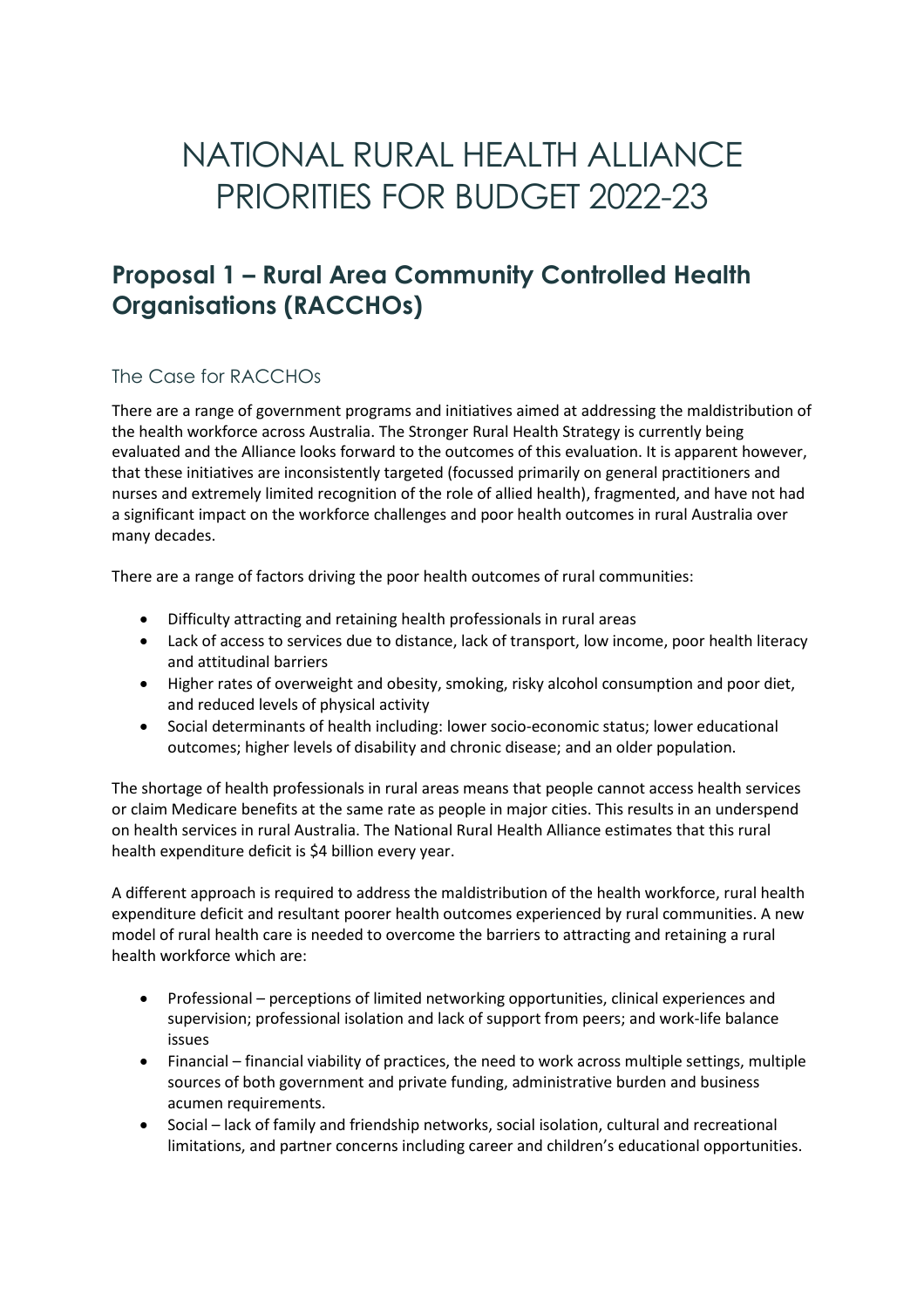Models of care that work for metropolitan areas do not work in rural Australia. Developing a model of care for rural Australia requires all levels of government - Federal, state and local - to commit to a new, rural specific model of care rather than short-term, ad hoc and piecemeal approaches. Rural Area Community Controlled Health Organisations (RACCHOs) are a new model of care specifically designed to address the challenges of delivering primary healthcare in rural settings.

#### What are RACCHOs?

RACCHOs are community-based organisations that offer a comprehensive and affordable range of primary health care services. They are not-for-profit organisations funded by government, designed and established by local communities to meet their primary healthcare needs in flexible and responsive ways.

RACCHOs will employ a range of primary healthcare providers including – general practitioners, nurses and midwives, dentists, allied health professionals (such as physiotherapists, podiatrists and psychologists), paramedics and pharmacists. The mix of practitioners employed will depend on the needs and circumstances of individual communities, with consideration of existing healthcare providers. Health practitioners will be supported by administrative staff (including practice managers), to ensure that clinical staff can focus on clinical practice. The RACCHO paradigm supports medical and allied health rural generalist models and pathways, including opportunities for structured supervision and support.

RACCHOs would only be established at the request of communities.

RACCHOs overcome the barriers to attracting and retaining a rural health workforce outlined above by providing secure, ongoing employment with a single or primary employer, attractive conditions including leave provisions (holiday, personal, parental and long service leave), and certainty of employment and income.

RACCHOs do not rely on health practitioners committing to establish their own practice, with the attendant responsibilities of operating a financially viable, standalone business (managing staff, administration and compliance), in what are generally thin markets. This employment model makes it easier for health practitioners to take up a rural position, knowing they can focus on their professional practice without the stress of establishing, purchasing or running a practice. They can also easily change their minds if their circumstances change.

RACCHOs support work-life balance, minimising social and professional isolation through peer support from a multidisciplinary team and overcoming related negative perceptions of rural practice. Employment conditions recognise and support continuous professional development and specific accreditation requirements, and can provide the opportunity for training and research collaborations. RACCHOs provide ready connection to the local community, with support and advice available regarding accommodation, employment opportunities for partners, education options for children, and social and recreational activities.

The health workforce shortages in rural Australia often mean that older people or people with disabilities cannot access the support and interventions they need and are eligible for, including medical, nursing, allied health, dental and pharmacy, across a range of settings: residential aged care facilities (RACF); National Disability Insurance Scheme (NDIS) benefits; and support through the Department of Veteran's Affairs (DVA). RACCHOs have the potential to provide in-reach services for RACF, NDIS and DVA recipients, as well as for rural people with chronic disease, including those with chronic disease management or other similar care plans.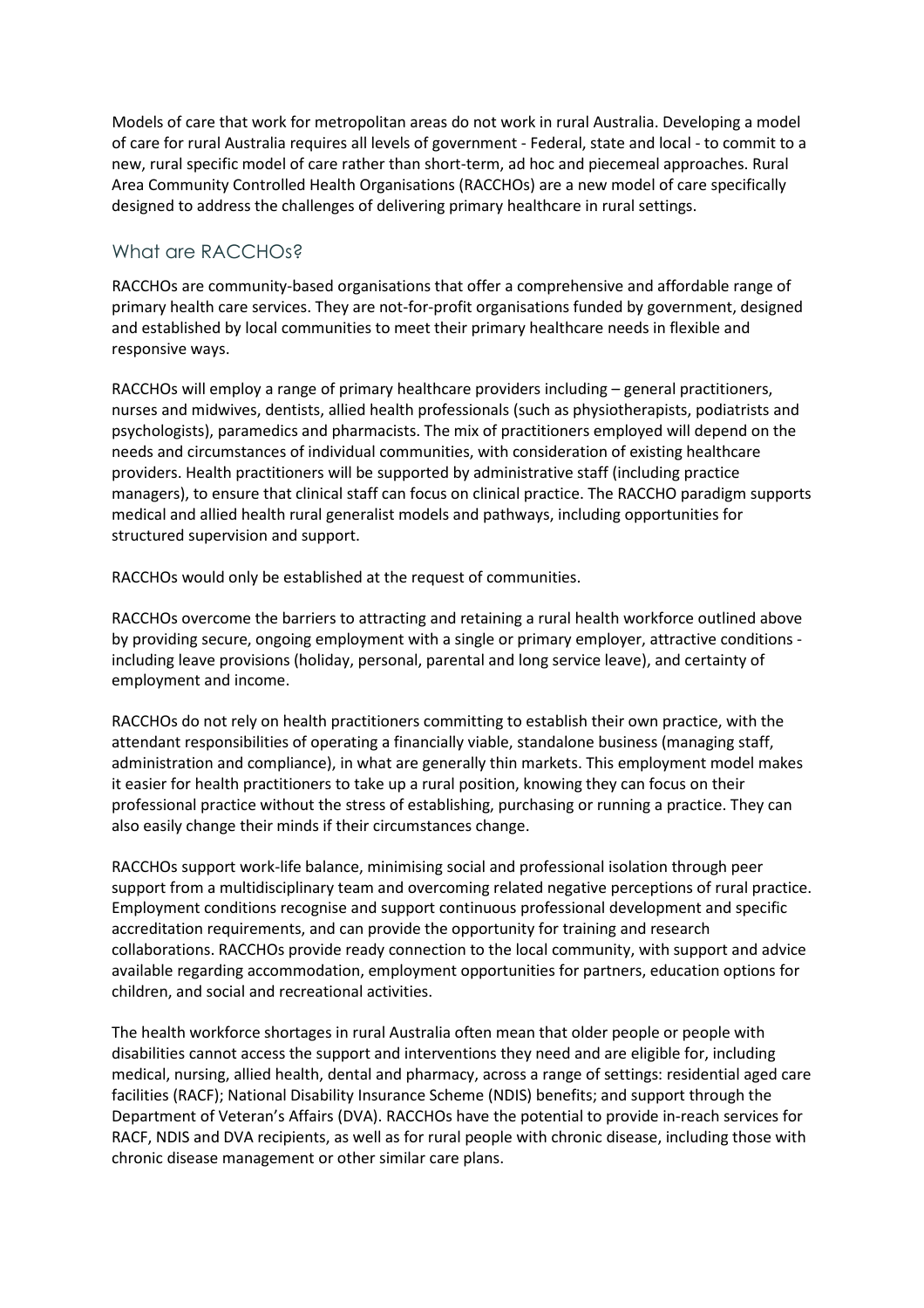RACCHOs are not intended to compete with Aboriginal Community Controlled Health Organisations (ACCHOs). Where appropriate, RACCHOs will work collaboratively to ensure that all primary health care services, serving the full spectrum of community members, can thrive. RACCHOs acknowledge the holistic, comprehensive and culturally appropriate health services provided by these distinct organisations.

RACCHOs are also not intended to compete with existing health professionals in a community or threaten the viability of existing services. RACCHOs are aimed at supporting communities where there is a lack of primary health care and would be implemented to ensure existing services are enhanced. Hence, RACCHOS will be co-designed with local health consumers, providers and organisations to address local needs, offering a range of services that are better integrated across all sectors.

RACCHOs comprehensively address the ambitions outlined in the 2020-2025 Addendum to the National Health Reform Agreement, including joint planning and funding, identifying rural and remote areas where there is limited access to healthcare, re-orienting health systems around individuals and communities and addressing workforce issues.

### Funding and Budget

The RACCHOs model draws on the successful ACCHO model. RACCHOs will require government funding from dedicated, additional and ongoing mechanisms to ensure their sustainability in thin rural markets, serving on average older, sicker and more disadvantaged communities.

Rural hospitals receive block funding in acknowledgement that activity-based funding is not sufficient to support sustainable services in rural areas. The funding of primary healthcare should be no different. The issues with lack of sustainability in primary care are the same as in secondary and tertiary care.

The current funding streams for rural practice are fragmented, complex and narrowly focussed, and act as a disincentive to rural practice and the establishment of multi-disciplinary teams. These teams should include an appropriate mix of medical, nursing and midwifery, allied and other health practitioners.

Dedicated, ongoing, RACCHO funding will recognise the increased costs of delivering health services in rural and remote areas, the lack of economies of scale inherent in thin markets, and the on average older, lower socio-economic status and poorer health of rural communities.

A detailed costing for the introduction of the RACCHO model over the forward estimates is provided below. It should be noted that the costing does not include possible offsets such as MBS rebates, aged care and NDIS funding, nor the potential reduction in spending in the acute care sector due to improved utilisation of primary care.

A single RACCHO is estimated to cost \$2.5 million for one year, or \$10.5 million over the forward estimates. Given the significant unmet need in primary health care in rural areas, the Alliance believes that the government should commit to the rollout of a significant number of RACCHOs in order to make a real impact on the lives and wellbeing of rural Australians. The costing therefore includes a figure for the rollout of 30 RACCHOs, estimated at \$75 million for one year, or \$313.8 million over the forward estimates.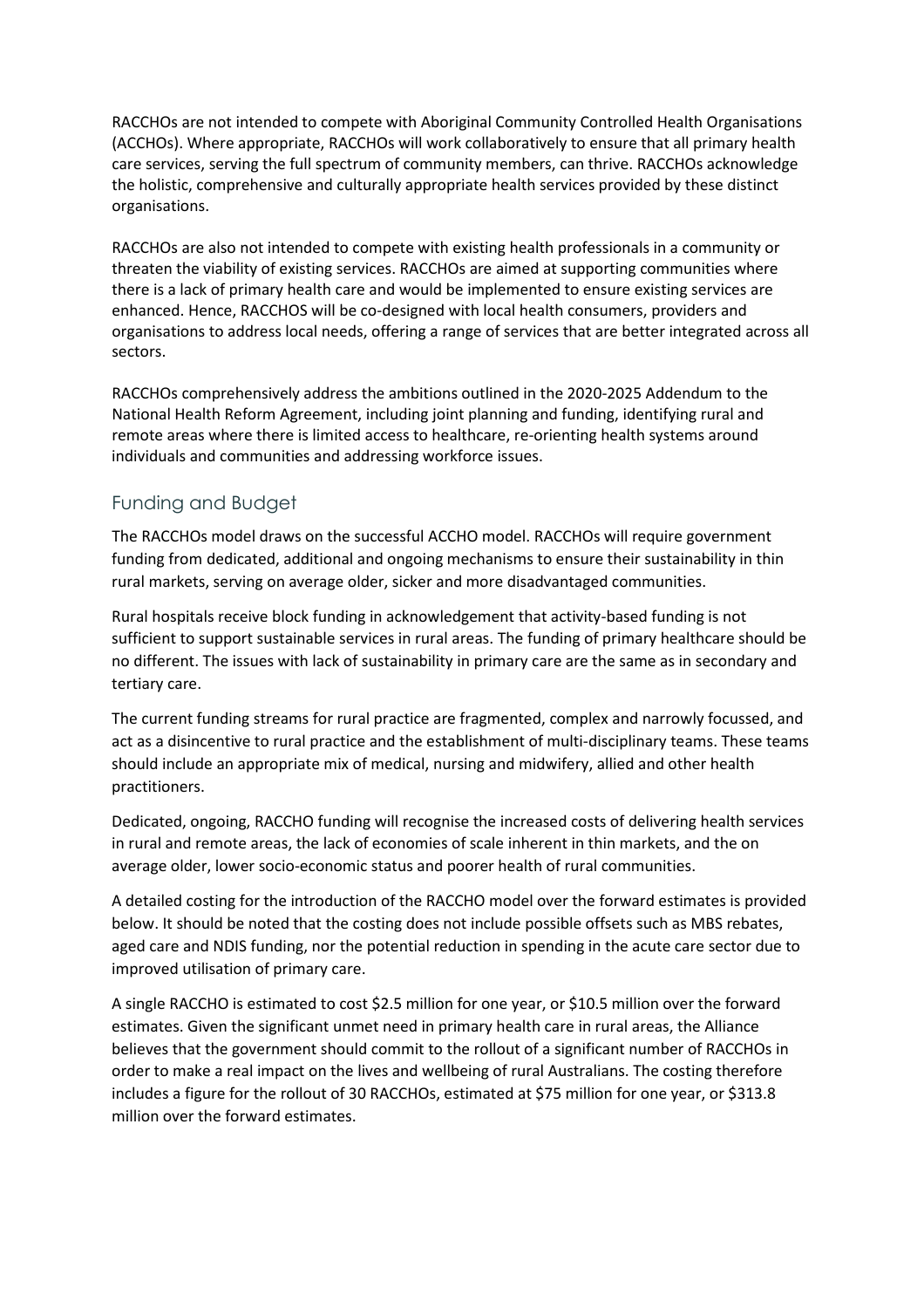| <b>RACCHO Estimated* Costings</b>                                     |                                          |            |            |            |             |  |  |  |
|-----------------------------------------------------------------------|------------------------------------------|------------|------------|------------|-------------|--|--|--|
|                                                                       |                                          |            |            |            |             |  |  |  |
| <b>1 RACCHO</b>                                                       |                                          |            |            |            |             |  |  |  |
|                                                                       | 2022-23                                  | 2023-24    | 2024-25    | 2025-26    | Total       |  |  |  |
|                                                                       | Ś                                        | s          | Ś          | S          | Ś           |  |  |  |
| Salaries and on costs                                                 | 2,119,600                                | 2,183,188  | 2,248,684  | 2,316,144  | 8,867,616   |  |  |  |
| Administration                                                        | 160,500                                  | 165,315    | 170,274    | 175,383    | 671,472     |  |  |  |
| <b>Rent and Accommodation</b>                                         | 86,500                                   | 89,095     | 91,768     | 94.521     | 361,884     |  |  |  |
| Insurance, legal and audit - accounting                               | 33,400                                   | 34,402     | 35.434     | 36,497     | 139,733     |  |  |  |
| IT operational costs/software                                         | 40,000                                   | 41,200     | 42,436     | 43,709     | 167,345     |  |  |  |
| Board expenses                                                        | 10,000                                   | 10,300     | 10,609     | 10,927     | 41,836      |  |  |  |
| Contingency fund                                                      | 50,000                                   | 51,500     | 53,045     | 54,636     | 209,181     |  |  |  |
| <b>TOTAL</b>                                                          | 2,500,000                                | 2,575,000  | 2,652,250  | 2,731,818  | 10,459,068  |  |  |  |
|                                                                       |                                          |            |            |            |             |  |  |  |
| <b>30 RACCHOs</b>                                                     |                                          |            |            |            |             |  |  |  |
|                                                                       | 2025-26<br>2022-23<br>2023-24<br>2024-25 |            | Total      |            |             |  |  |  |
|                                                                       | Ś                                        |            | Ś          |            | Ś           |  |  |  |
| Salaries and on costs                                                 | 63,588,000                               | 65,495,640 | 67,460,509 | 69,484,324 | 266,028,474 |  |  |  |
| Administration                                                        | 4,815,000                                | 4,959,450  | 5,108,234  | 5,261,481  | 20,144,164  |  |  |  |
| <b>Rent and Accommodation</b>                                         | 2,595,000                                | 2,672,850  | 2,753,036  | 2,835,627  | 10,856,512  |  |  |  |
| Insurance, legal and audit - accounting                               | 1,002,000                                | 1,032,060  | 1,063,022  | 1,094,912  | 4,191,994   |  |  |  |
| IT operational costs/software                                         | 1,200,000                                | 1,236,000  | 1,273,080  | 1,311,272  | 5,020,352   |  |  |  |
| <b>Board expenses</b>                                                 | 300,000                                  | 309,000    | 318,270    | 327,818    | 1,255,088   |  |  |  |
| Contingency fund                                                      | 1,500,000                                | 1,545,000  | 1,591,350  | 1,639,091  | 6,275,441   |  |  |  |
| <b>TOTAL</b>                                                          | 75,000,000                               | 77,250,000 | 79,567,500 | 81,954,525 | 313,772,025 |  |  |  |
| * Does not include possible offsets for example MBS and NDIS payments |                                          |            |            |            |             |  |  |  |
|                                                                       |                                          |            |            |            |             |  |  |  |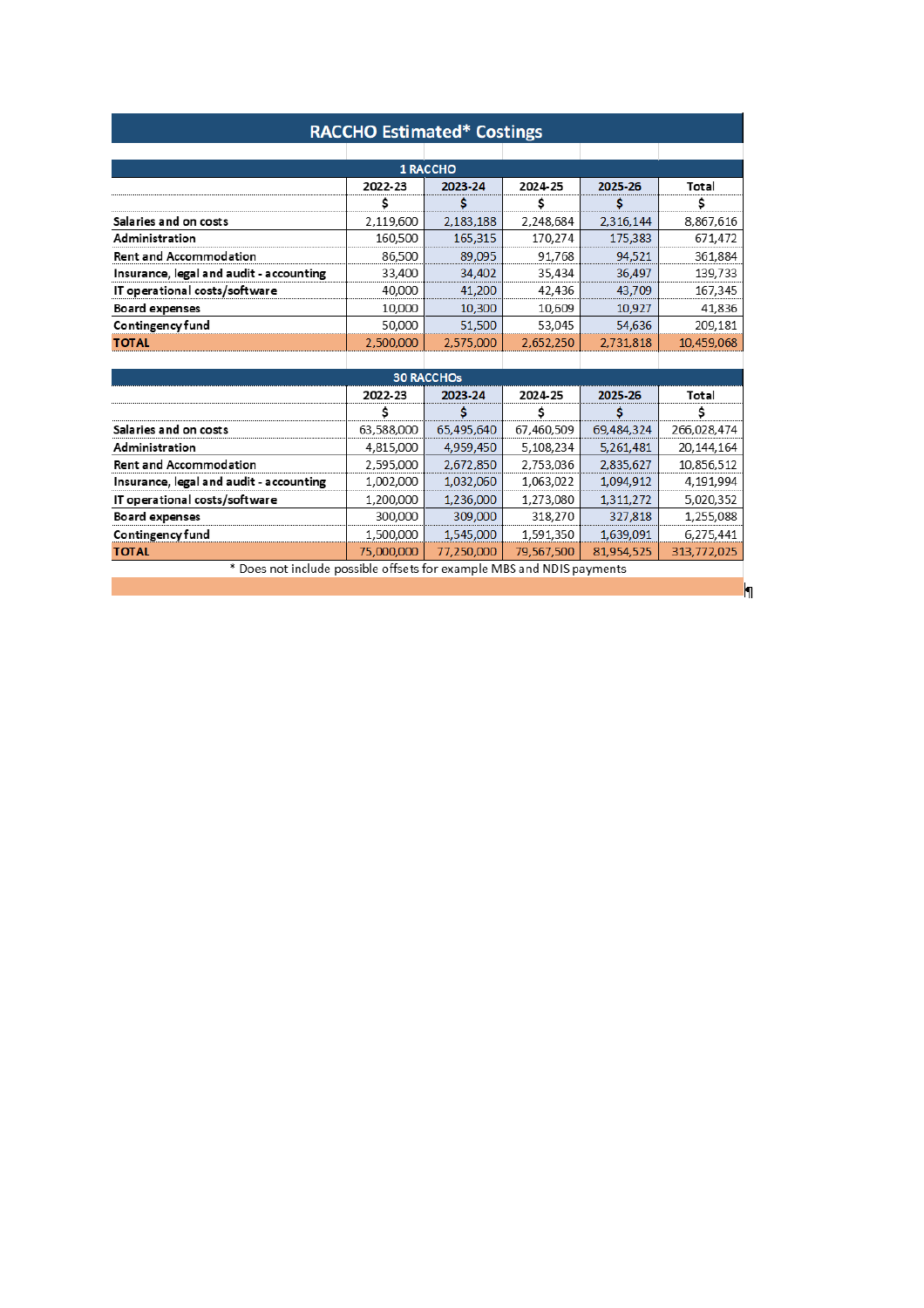# **Proposal 2 - National Rural Health Strategy**

The Alliance supports the development of a new National Rural Health Strategy and Implementation Plan. The Strategy should build on previous strategies and frameworks for rural health, include outcomes measures and targets, and a requirement for annual reviews and reporting. A critical element missing from previous strategies has been an implementation plan that includes specific targets and an evaluation schedule at five and ten year intervals. Consideration could also be given to the development of minimum service access standards for rural and remote Australia as part of the Strategy.

We propose that the Australian Government engage with state and territory governments, local government and key rural health stakeholders, including the National Rural Health Alliance, to develop the Strategy and Implementation Plan over the 2022-23 financial year, with completion at the end of 2023. The Australian Government Department of Health would also be responsible for annual reporting against the Strategy and Implementation Plan over the forward estimates and into the future, along with five and ten yearly evaluations beyond the scope of the forward estimates.

A commitment from all levels of government to support a National Rural Health Strategy will be critical to the success of the Strategy and its capacity to drive reform and structural change. Support for the objectives of the strategy and collaboration and action across governments will be key drivers required to achieve the aims of improved accessibility, equity and rural health outcomes. In particular, a commitment from governments to additional funding to support rural access to the full spectrum of health professionals, including medical, nursing, allied health, dental, paramedicine and pharmacy.

It will be important that there is close engagement with the National Rural Health Commissioner, the Aboriginal and Torres Strait Islander health sector, rural health stakeholder bodies and peak bodies, health professionals and professional bodies, educators, funders, researchers and consumers.

The outcomes of the Stronger Rural Health Strategy Evaluation which is currently being conducted by the Department of Health will also provide critical input to the development of a new National Rural Health Strategy.

Full details of the imperative for and key issues to be addressed in the Strategy and Plan are outlined further in this submission. A fully costed budget would be dependent on the timeframe and the agreed scope, frequency, and location of consultations. The National Rural Health Alliance estimates that the cost of development of the Strategy and Implementation Plan would be in the vicinity of \$2.5 million.

### Policy Background

The first National Rural Health Strategy was released in 1994. There have been various updates and revisions of the Strategy over the ensuing years, with the last being the National Strategic Framework for Rural and Remote Health, endorsed by Health Ministers in November 2011. The Framework was developed through a consultative process that included significant input from the Alliance and other rural and remote health stakeholders.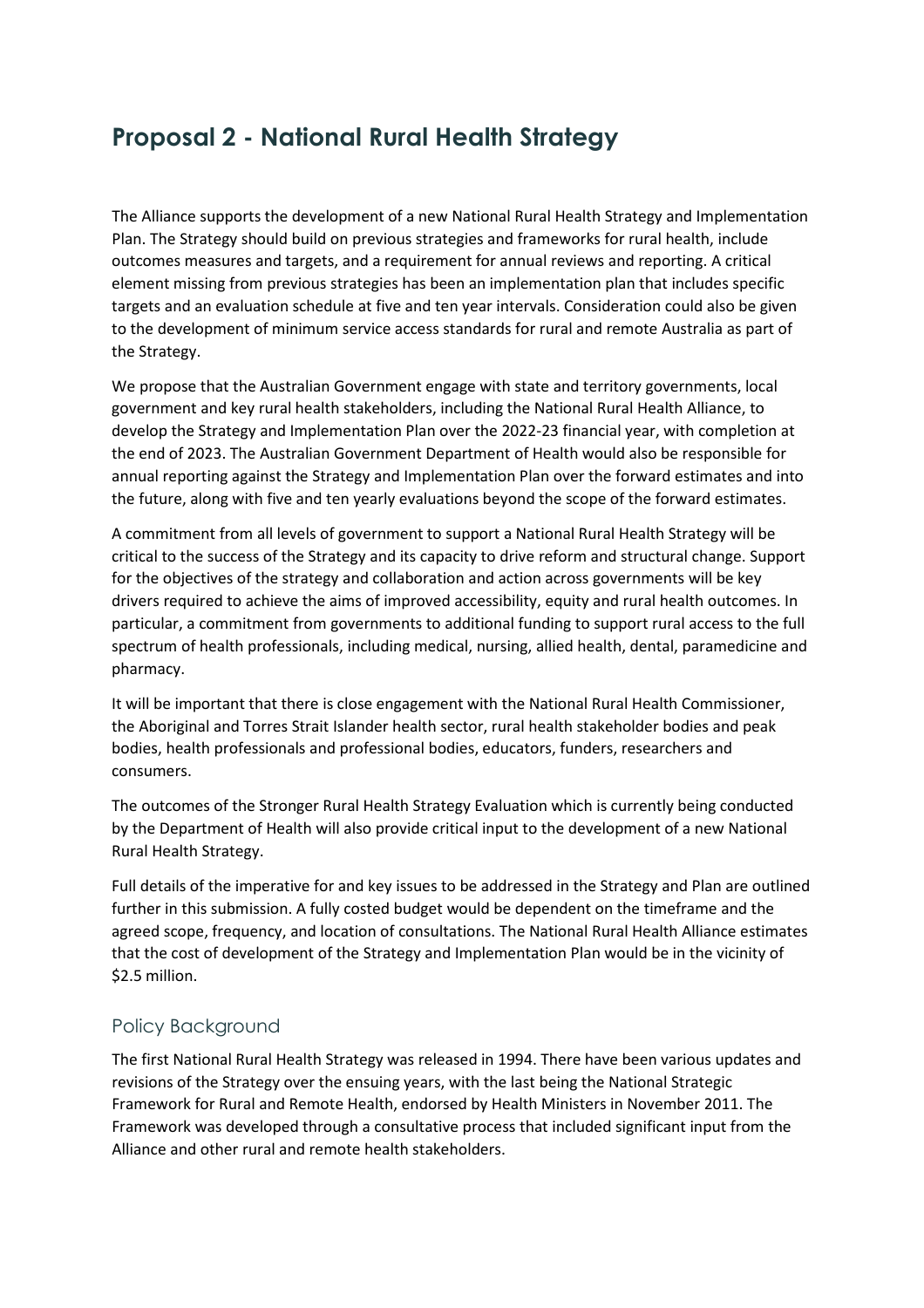While the Framework can still be accessed through the Department of Health website, it is not being utilised as a strategic driver of health policy. No reporting has been undertaken against the goals of the Strategy nor has an evaluation of the effectiveness of the Framework in addressing its goals been undertaken. At the time, the Alliance called for a National Rural and Remote Health Plan to be developed to operationalise the goals set out in the Framework, but this key driver for outcomes was not implemented. Therefore, the 2011 Framework has not been actioned in a consistent or comprehensive way. Nor are there any national reports on progress against the Framework, and no action has been taken to update it. The current Framework is also principally focused on the medical workforce and there is a pressing need to invest in and support the nursing, allied health workforce and other non-medical health professions.

There are also currently a range of programs and incentives grouped under the banner of the Stronger Rural Health Strategy. The Strategy focuses on the rural health workforce, which while critical, is only one element of addressing rural health outcomes. Further, this Strategy, while seeking to meet some workforce needs, is not a comprehensive or integrated policy approach, but rather demonstrates gaps and inconsistencies in addressing rural and remote workforce needs. The Stronger Rural Health Strategy is currently being evaluated.

## The Case for a National Rural Health Strategy

#### *Health outcomes*

As noted in proposal 1, on average, Australians living in rural and remote areas have shorter lives, higher levels of disease and injury, and poorer access to and use of health services compared with people living in metropolitan areas.<sup>3</sup> The Alliance analysed the health data for Australians living in rural, regional and remote Australia twenty years ago and today for evidence of significant improvement in health outcomes over time when developing the case for a new National Rural Health Strategy. The Australian Institute of Health and Welfare (AIHW) produces annual reports on Australia's health. While the data was often not directly comparable, an examination of the AIHW *Australia's Health 2000*[4](#page-13-3) and AIHW *Australia's Health 2020*[5](#page-13-4) reports showed a consistent pattern in health outcomes for rural and remote Australians.

<span id="page-7-1"></span><span id="page-7-0"></span>Rural Australians are consistently overrepresented in data on health risk factors, including having higher levels of alcohol consumption, higher rates of smoking, poorer diet choices, lower levels of physical activity and higher rates of overweight and obesity. Likewise mortality, including from chronic diseases, remains higher in rural communities, increasing with remoteness.

Despite the release of the first National Rural Health Strategy in 1994, there are still troubling and unacceptable health outcomes for rural, regional and remote Australians in 2020:

- Potentially Preventable Hospitalisations (PPH) hospital admissions that could have been prevented by timely and adequate health care in the community - increase with remoteness and socioeconomic disadvantage, and the gaps may be widening.<sup>[6](#page-13-5)</sup>
- After adjusting for age, the total burden of disease increases with remoteness, with the total burden rate in remote and very remote areas 1.4 times as high as major cities.<sup>3</sup>
- For most disease groups, total burden rates increase with remoteness.<sup>[3](#page-0-0)</sup> While there is some variation by disease, a clear trend of greater burden of disease with remoteness is seen for coronary heart disease, chronic kidney disease, chronic obstructive pulmonary disease, lung cancer, stroke, suicide and self-inflicted injuries and type 2 diabetes.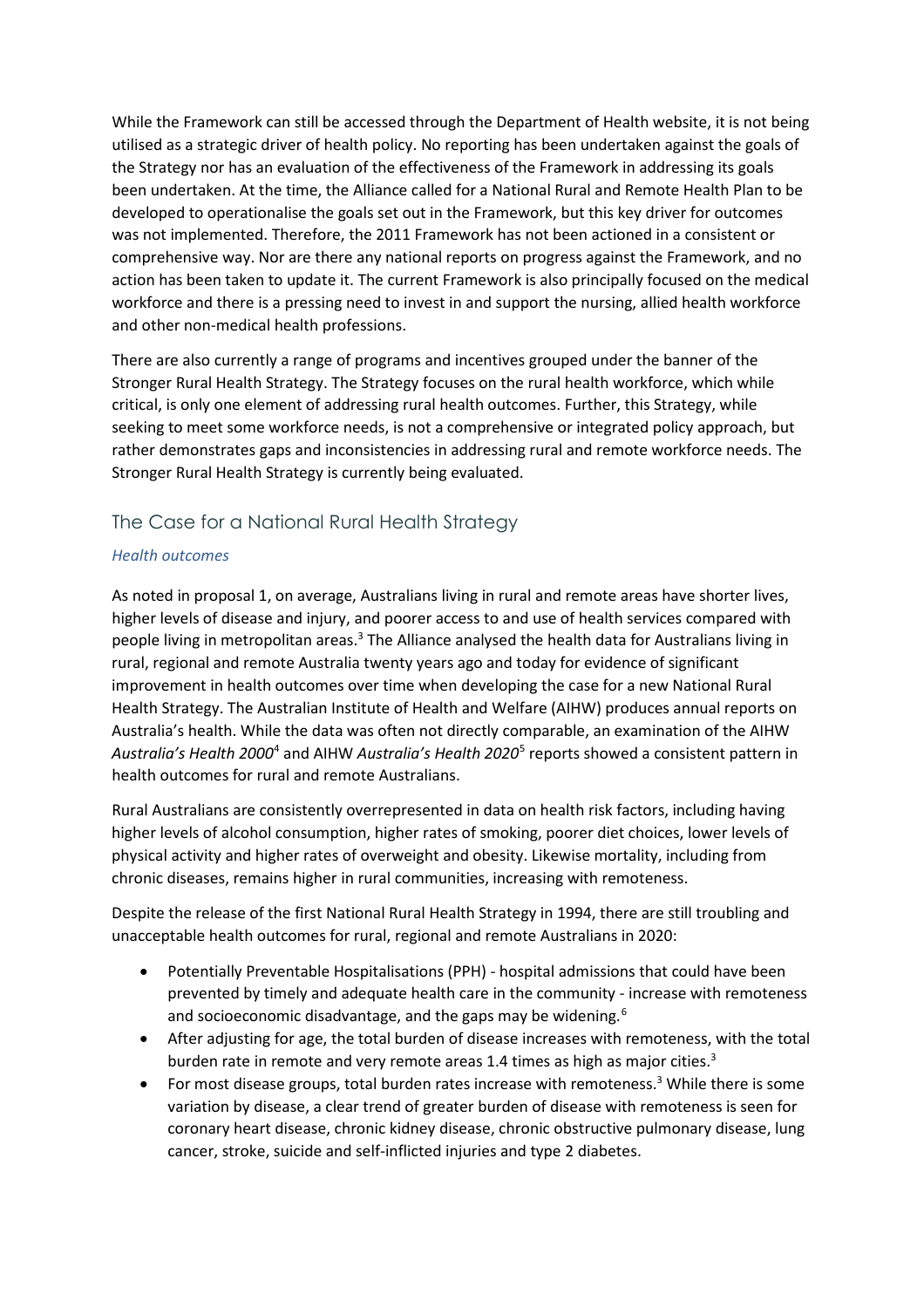• People living in rural and remote areas are more likely to die at a younger age than their counterparts in major cities[.](#page-0-0)<sup>3</sup> They have higher mortality rates, higher rates of potentially avoidable deaths, and lower life expectancy than those living in major cities.

The very poor health outcomes of Aboriginal and Torres Strait Islander Australians in remote and very remote Australia contributes to the poor health profile of these communities as a whole.<sup>[7](#page-13-6)</sup> Indigenous Australians have lower life expectancies, higher rates of chronic and preventable illnesses, poorer self-reported health, and a higher likelihood of being hospitalised than non-Indigenous Australians.<sup>[8](#page-13-7)</sup> Any Strategy will need to consider the particular needs of Aboriginal and Torres Strait Islander Australians, including addressing the broader determinants of health such as social, commercial and cultural determinants.

#### *Access to health care services*

People living in rural Australia and particularly in remote and very remote areas have poorer access to health services than people in major cities. They may have to wait for long periods of time and travel long distances to access health professionals. Rural and remote Australians often incur additional financial costs associated with travelling to access health services, including the cost of travel and accommodation, as well as loss of income due to time away from work. This is reflected in data on Medicare benefits claims per person which are highest in major cities (6.4 per person), declining to around half that rate in very remote areas (3.6 per person)[.](#page-7-0) 5

#### *Health workforce*

Despite a range of initiatives and programs being in place over the last two decades, there are still significant issues with attracting and retaining a health workforce for rural and remote Australia. For nearly all types of health professions there is a marked decline in the rate of clinical full-time equivalent (FTE) practitioners per 100,000 population once outside major cities. This includes health professionals such as dentists, pharmacists and allied health professionals, such as occupational therapists, optometrists, podiatrists and psychologists. As in 2000<sup>4</sup>, the FTE rate per 100,000 population for nurses and midwives is higher in remote and very remote areas compared with major cities, inner regional and outer regional areas, reflecting the significant ongoing contribution this workforce makes to health service delivery in remote areas[.](#page-7-0)<sup>5</sup>

The emergence of significant new health challenges in recent years gives added impetus for a new National Rural Health Strategy. The health effects of climate change, in particular the frequency and intensity of bushfires, drought, temperature extremes and other weather events, should be incorporated as a focus of any new health strategy. This is particularly relevant for rural and remote Australians who are disproportionately affected by these events.

Likewise, since the development of previous strategies and frameworks, the impact of the COVID-19 pandemic has exposed the potential vulnerability of rural and remote Australians due to a lack of capacity in the health system to respond to such events. Workforce shortages, the lack of appropriate facilities, and a higher proportion of older and vulnerable people contribute to this vulnerability.

#### National Rural Health Strategy and Implementation Plan

It is clear from examination of the trend data for rural health outcomes that there needs to be a renewed focus on addressing the gap in health outcomes for rural health. The current strategies and frameworks are not comprehensively fit for purpose. Robust accountability measures will be critical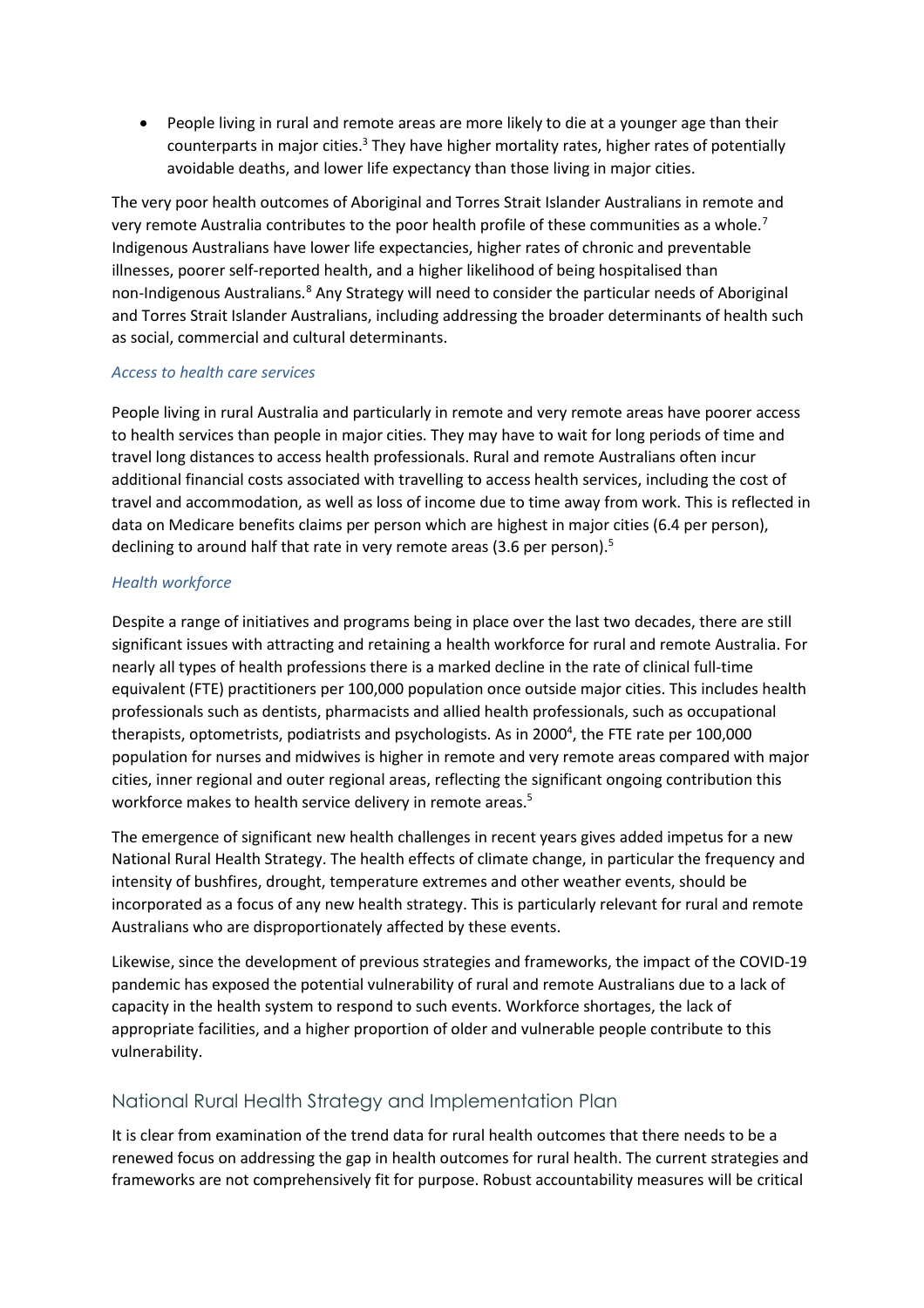to the success of a future strategy. These measures should include agreed targets, regular reporting against those targets, an implementation plan and an evaluation.

In an article published online by the Medical Journal of Australia, Professor John Wakerman, Associate Dean of Flinders Northern Territory and Emeritus Professor John Humphreys, from Monash University's School of Rural Health, wrote that the lack of progress in improving rural and remote health outcomes was largely due to a lack of an overarching strategy that draws on available evidence to guide its development, implementation and evaluation. They argue that while we know what works in rural and remote communities, the lack of a national strategic framework has led to a patchwork of responses without any evaluation of their effectiveness.<sup>[9](#page-13-8)</sup>

A new National Rural Health Strategy should acknowledge that rural and remote communities are different to metropolitan communities and that each rural or remote community has particular circumstances and needs. Any new Strategy must address the lack of progress in improving the health outcomes for Australians living in rural, regional and remote Australia. It should consider the barriers and incentives for attracting and retaining a rural health workforce, how to incentivise and provide greater investment in preventive health as well as acute care, and how to fund and administer models of care that are flexible and responsive to local needs.

A new National Rural Health Strategy will need to incorporate elements of previous strategies and frameworks addressing rural health, as well as relevant aspects of wider health Strategy documents with a focus on particular groups or health priorities, including the recent work developing the National Preventive Health Strategy and the Primary Health Care 10 Year Plan.

Due to the shared responsibility for health funding in Australia between the Australian Government, state/territory governments, consumers, private health insurers and non-government organisations, buy-in to the Strategy by these stakeholders will be important for its success.

A new National Rural Health Strategy would provide the structure and guidance for governments to align, prioritise and optimise future policies and investments in rural health.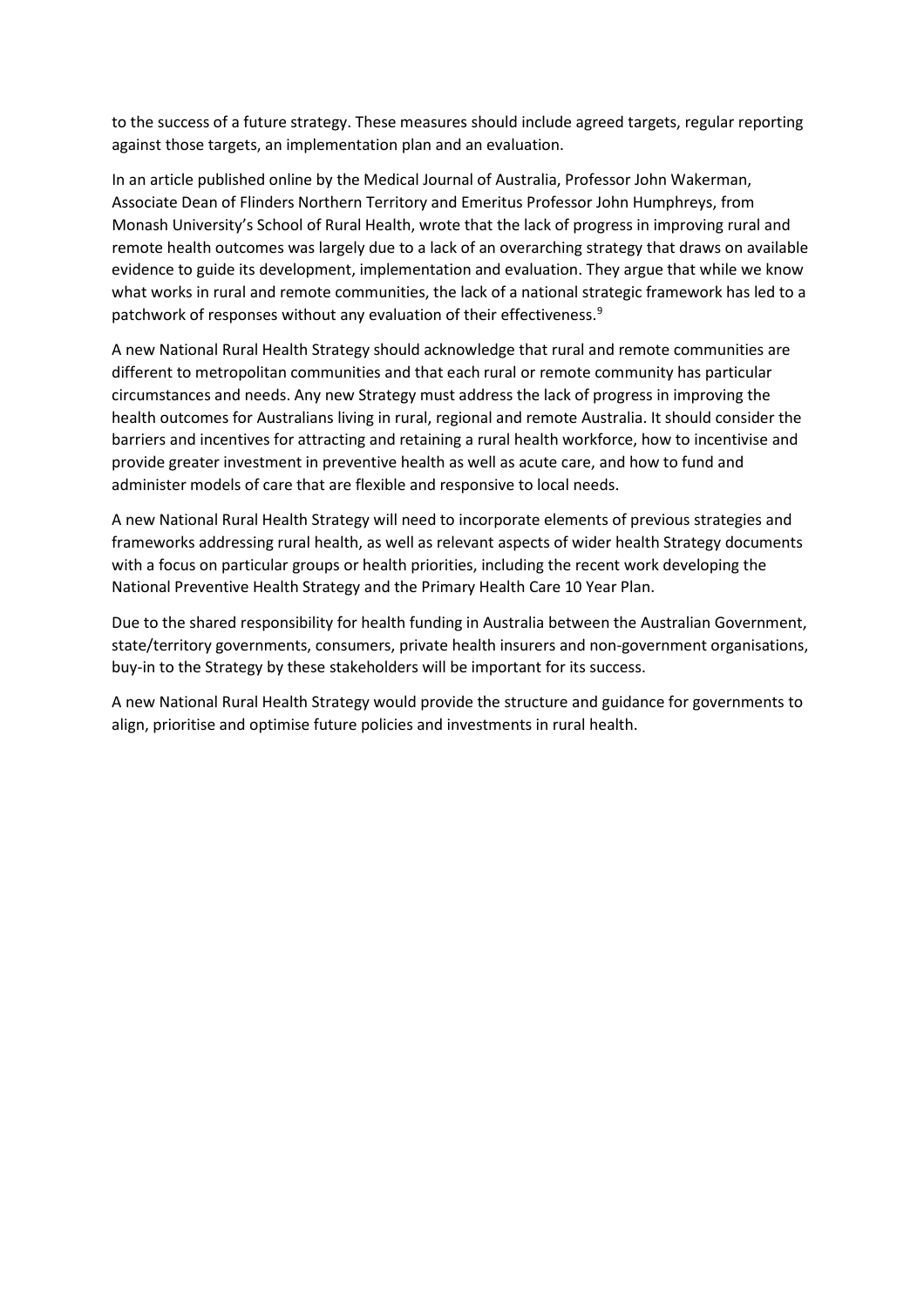### Timeframe



The budget for the development of the Strategy and Implementation Plan will be dependent on a range of variables including:

- the nature and number of consultations i.e., whether consultation is conducted face-to-face or virtually and whether there are two rounds of consultation i.e., initial consultation and another round of consultation on a draft Strategy and Implementation Plan;
- the number of stakeholders consulted and whether the consultation costs of stakeholders or selected stakeholders would be met by government;
- additional Department of Health staffing would be required to develop the Strategy and Implementation Plan including organising consultations, drafting and editing, promotion and publicity and launch and ongoing monitoring and review,
- if there was an identified need to commission specific research or conduct surveys,
- costs incurred for any official launch.

The Alliance estimates that, subject to the caveats outlined above, the development of a National Rural Health Strategy and Implementation and Evaluation Plan would cost in the vicinity of \$2.6 million.

A detailed costing is provided below.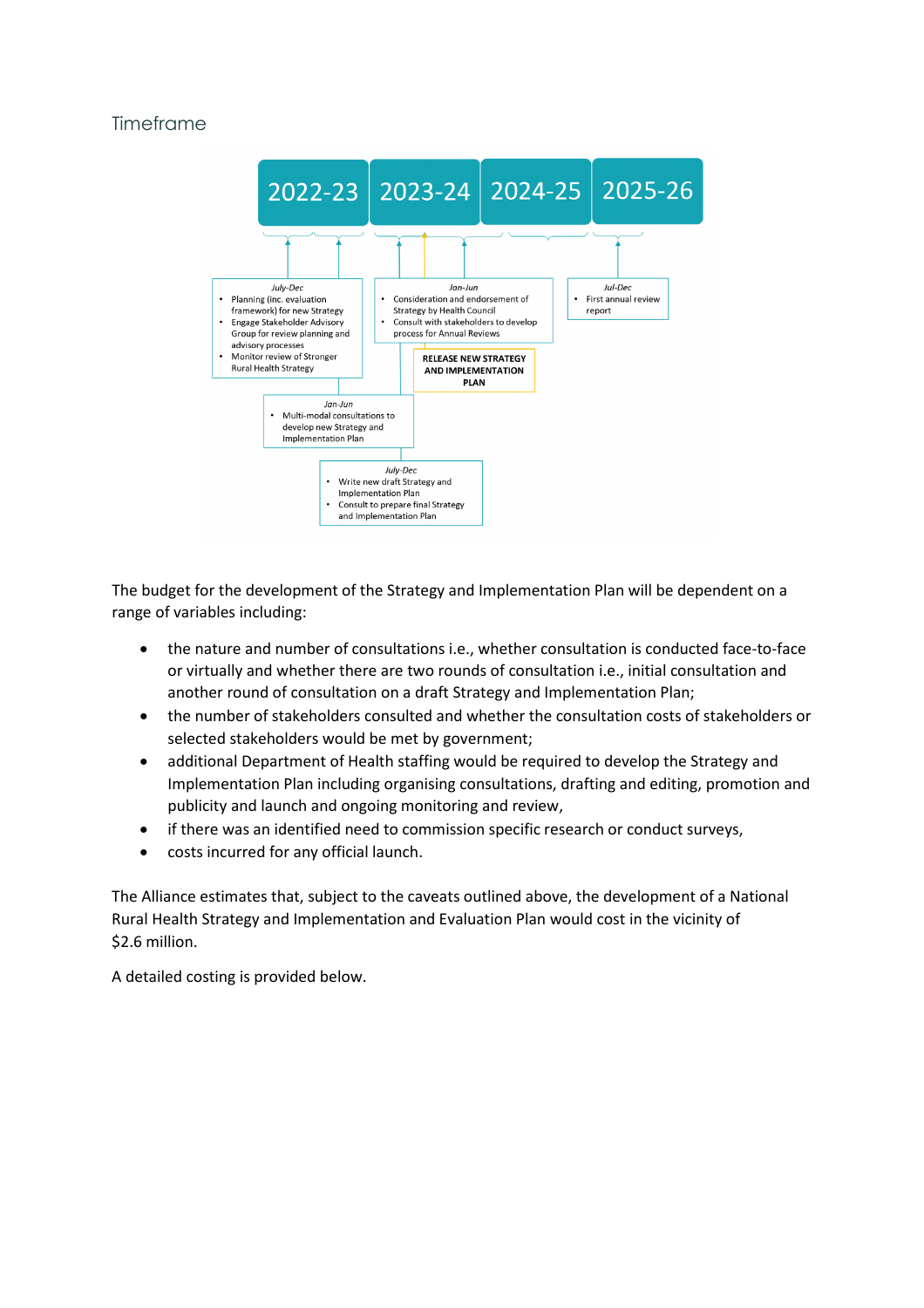| <b>Budget</b>                                                                    | 2021-22     | 2022-23   | 2023-24 | 2024-25 |
|----------------------------------------------------------------------------------|-------------|-----------|---------|---------|
| <b>Item</b>                                                                      | Amount (\$) |           |         |         |
| Development of Strategy and Implementation Plan                                  |             |           |         |         |
| Australian Government Department of Health staff                                 | 570 000     | 450 000   |         |         |
| University consultation regarding research and review methodology                | 10 000      | 10 000    |         |         |
| Round 1 consultation (incl. travel, facilitator, venue, catering)                | 300 000     |           |         |         |
| Round 2 consultation (incl. travel, accommodation, facilitator, venue, catering) |             | 300 000   |         |         |
| <b>Launch of Strategy and Implementation Plan</b>                                |             |           |         |         |
| Launch event (travel, accommodation, speakers, catering, venue, comms)           |             | 200 000   |         |         |
| Promotion of Strategy (comms material, printing)                                 |             | 80 000    |         |         |
| <b>Ongoing review and evaluation</b>                                             |             |           |         |         |
| <b>Australian Government Department of Health staff</b>                          |             |           | 260 000 | 260 000 |
| University consultation regarding research and evaluation methodology            |             |           | 10 000  | 10 000  |
| Broad consultation informing review and evaluation                               |             |           | 50 000  | 50 000  |
| <b>Total</b>                                                                     | 880 000     | 1 040 000 | 320 000 | 320 000 |
| <b>Grand Total</b>                                                               | 2 560 000   |           |         |         |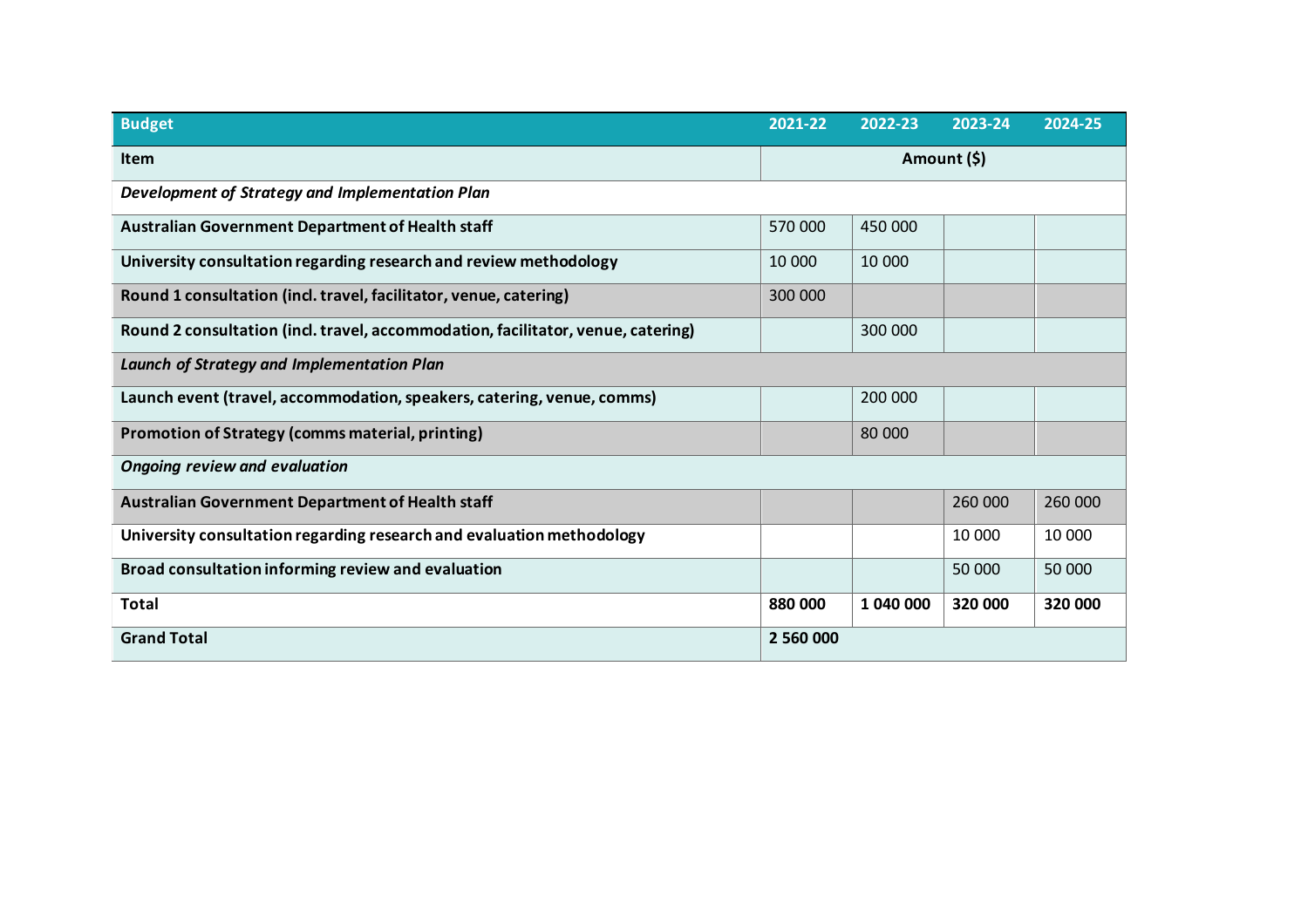# **References**

<sup>1</sup> Australian Government Department of Infrastructure, Transport, Regional Development and Communications. Regional Australia [Internet]. Canberra ACT: cited 2022 Jan. [www.infrastructure.gov.au/territories-regions-cities/regions](http://www.infrastructure.gov.au/territories-regions-cities/regions)

<sup>2</sup> Wilkins R. The Household, Income and Labour Dynamics in Australia Survey: selected findings from waves 1 [to 12.](https://melbourneinstitute.unimelb.edu.au/__data/assets/pdf_file/0006/2155506/hilda-statreport-2015.pdf) Melbourne Institute of Applied Economic and Social Research: 2015 [cited 2022 Jan]. <https://melbourneinstitute.unimelb.edu.au/hilda/publications/hilda-statistical-reports>

<sup>3</sup> Australian Institute of Health and Welfare. Rural & remote health. 2019 Oct 22 [cited 2022 Jan 12]. [www.aihw.gov.au/reports/rural-remote-australians/rural-remote-health](http://www.aihw.gov.au/reports/rural-remote-australians/rural-remote-health)

<sup>4</sup> Australian Institute of Health and Welfare. Australia's Health 2000. 2000 [cited 2020 Dec 23]. [www.aihw.gov.au/reports/australias-health/australias-health-2000/contents/table-of-contents](http://www.aihw.gov.au/reports/australias-health/australias-health-2000/contents/table-of-contents)

<sup>5</sup> Australian Institute of Health and Welfare. Australia's Health 2020. 2020 [cited 2022 Jan 12]. [www.aihw.gov.au/reports-data/australias-health](http://www.aihw.gov.au/reports-data/australias-health)

<sup>6</sup> Australian Institute of Health and Welfare. Disparities in potentially preventable hospitalisations across Australia: Exploring the data. 2020 [cited 2022 Jan 12]. [www.aihw.gov.au/reports/primary-health](http://www.aihw.gov.au/reports/primary-health-care/disparities-in-potentially-preventable-hospitalisations-exploring-the-data/contents/introduction)[care/disparities-in-potentially-preventable-hospitalisations-exploring-the-data/contents/introduction](http://www.aihw.gov.au/reports/primary-health-care/disparities-in-potentially-preventable-hospitalisations-exploring-the-data/contents/introduction)

 $7$  Australian Institute of Health and Welfare. Aboriginal and Torres Strait Islander Health Performance Framework - summary report 2020. 2020 [cited 2022 Jan]. [www.indigenoushpf.gov.au/publications/hpf](http://www.indigenoushpf.gov.au/publications/hpf-summary-2020)[summary-2020](http://www.indigenoushpf.gov.au/publications/hpf-summary-2020)

<sup>8</sup> Australian Institute of Health and Welfare. Australia's health 2014. 2014 Jun 25 [cited 2022 Jan]. [www.aihw.gov.au/reports/australias-health/australias-health-2014/contents/table-of-contents](http://www.aihw.gov.au/reports/australias-health/australias-health-2014/contents/table-of-contents)

<sup>9</sup> Wakerman J and Humphreys J. "Better health in the bush": why we urgently need a national rural and remote health strategy. Med J Aust, 2019;210(5) [cited 2022 Jan]. doi/abs/10.5694/mja2.50041